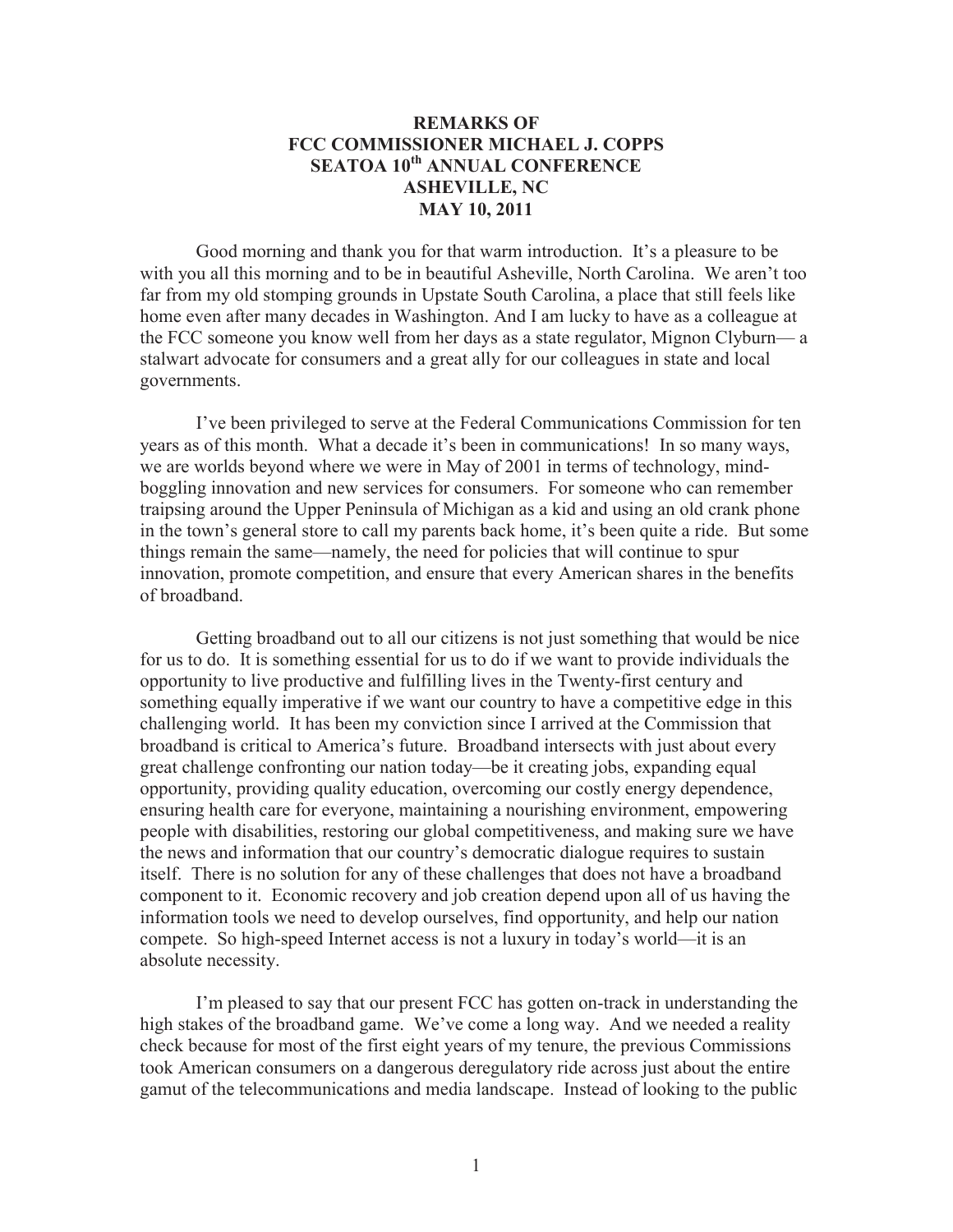interest as our guiding lodestar, the Commission spent far too much of its time enacting policies designed to benefit big, incumbent interests rather than consumers and their local communities. In the process we missed opportunities to develop essential private-public sector partnerships and, very importantly, to work collaboratively with states and local jurisdictions to craft policies to bring the wonders of telecommunications to all our citizens. In the process, the Commission moved to remove broadband from the definition of advanced services and almost completely divorced itself from any public policy input into how this infrastructure would be built.

We have a long and successful history of infrastructure-building in this country. Earlier generations met and mastered their own great infrastructure imperatives—things that had to be built if the country was to continue its forward march. You can go all the way back to our national beginnings and see it. You and I have talked about this before, so I'll just briefly mention it here. Those earlier generations built roads and bridges, turnpikes and canals to bring their growing young country together. Then came regional railroads and, after the Civil War, transcontinental railroads that connected what was by then a continental nation. Closer to our own time we built nationwide electricity grids, nearly universal plain old telephone service, and an elaborate interstate highway system. We did these gigantic infrastructure build-outs, more often than not, by working together—private enterprise in the lead, to be sure, but encouraged by visionary public policy, by a sense of where the country needed to go in order to redeem its promise and potential. We did it with proactive cooperation among federal, state and municipal governments. That was this country's framework—our "how-to" manual—for building up and moving forward. It's how we built the place!

But then, in the past decade or two or three, somehow we fell victim to a strange and totally unhistorical assumption that broadband—the roads and bridges and highways of the Twenty-first century—would get built without any special effort like those we had made earlier. We shied away from enlightened public policy encouragement on the silly and unbusiness-like assumption that business would build this new broadband infrastructure even in places where business had no incentive to go. That cost our country a lot. We lost precious time. We lost jobs. We sacrificed opportunities and clearly endangered our international competitiveness. We watched our global leadership fade as the United States fell further and further behind other countries. We can debate whether we fell to  $10^{th}$  or  $15^{th}$  or  $24^{th}$  place in broadband penetration, but I don't believe it's worth the argument. None of those rankings is where your country and mine ought to be!

So it was music to my ears when Congress, in early 2009, finally called for the development of a National Broadband Plan. Since my confirmation as a newly-minted Commissioner in 2001, I had been pushing for a national broadband strategy. Almost every other industrialized nation had one—it was long past time for us to get in the game. Congress tasked the FCC to develop the plan and, just over a year ago, the Commission delivered with a set of clear objectives and a considered strategy aimed at getting all Americans connected to fast and affordable broadband service.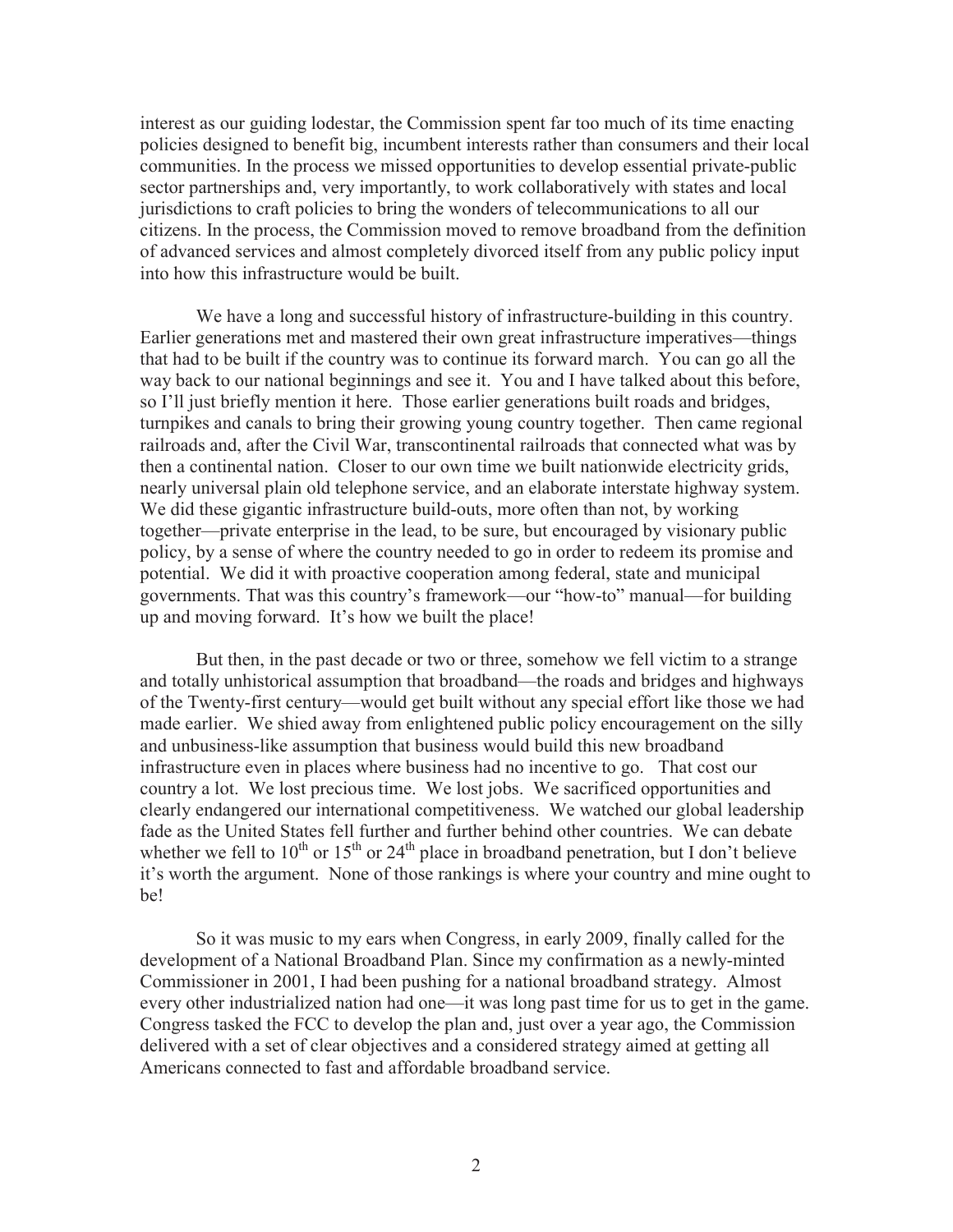Since the National Broadband Plan was released, the Commission has taken important actions to implement many of its recommendations. We've made improvements to the E-Rate program, so schools and libraries can bring higher-speed broadband at lower cost to their communities. We worked with our state colleagues to begin reforming the Lifeline and Link-Up programs. We revamped our pole attachment rules to promote competition and reduce barriers to broadband deployment, by ensuring that wireline and wireless service providers can obtain more timely access to infrastructure at reasonable rates. Just last month, the Commission approved data roaming rules so that customers of wireless carriers big and small can count on being able to use e-mail, social media, and all the myriad applications of their smartphones when they move about the country.

The Commission also took a step forward on an issue that has always been the centerpiece of my broadband agenda—preserving a free and open Internet. You don't have to dig very deeply to realize that most Americans have a broadband monopoly or, at best, duopoly from which to choose. Without adequate competition in the Internet access service market, allowing these companies to exercise unfettered control over consumer access to the Internet not only creates risks to technological innovation and economic growth, but also poses a real threat to freedom of speech and the future of our democracy. I'll talk a little more about that in a minute. My point here is that having rules of the road gives the communications industry the certainty it needs to do its job of building and managing this nation's great communications networks, operating within a public policy framework that gives consumers the protections they need and deserve.

So we've made some important down-payments to advance our broadband plan. But I am the first to acknowledge—indeed, to advocate—that there is more, much more, work to be done. But the good news is this—we have a tremendous opportunity this year to accomplish truly good and historic things. I'm an optimist. All five Commissioners at the FCC agree that reform of the Universal Service and Intercarrier Compensation systems is at the top of our agenda, and I believe we have an unprecedented level of agreement and commitment on the need to transform these legacy mechanisms to meet our going-forward communications infrastructure needs.

In the last century, our commitment to Universal Service ensured that almost all of our citizens—urban and rural—had access to "plain old telephone service"—POTS as it's called. But in this new century we need the "pretty awesome new stuff"—the PANS—too. The Pots and the pans! We need to find ways to do the same nearlyubiquitous build-out for broadband because all of us benefit when more of us are connected. The Universal Service Fund and Intercarrier Compensation system are the reason that communications infrastructure has been deployed in many rural, insular, and high cost areas—those places where there would otherwise have never been a private sector business case for high-quality voice service or broadband. And we need to keep these accomplishments in mind as we reform the Fund. But the legacy support mechanisms that we have today are simply not up to meeting the challenges of the Digital Age. They are substantively obsolete and deficient. And they have lost the credibility they need to be sustained. Consumer credibility, market credibility and political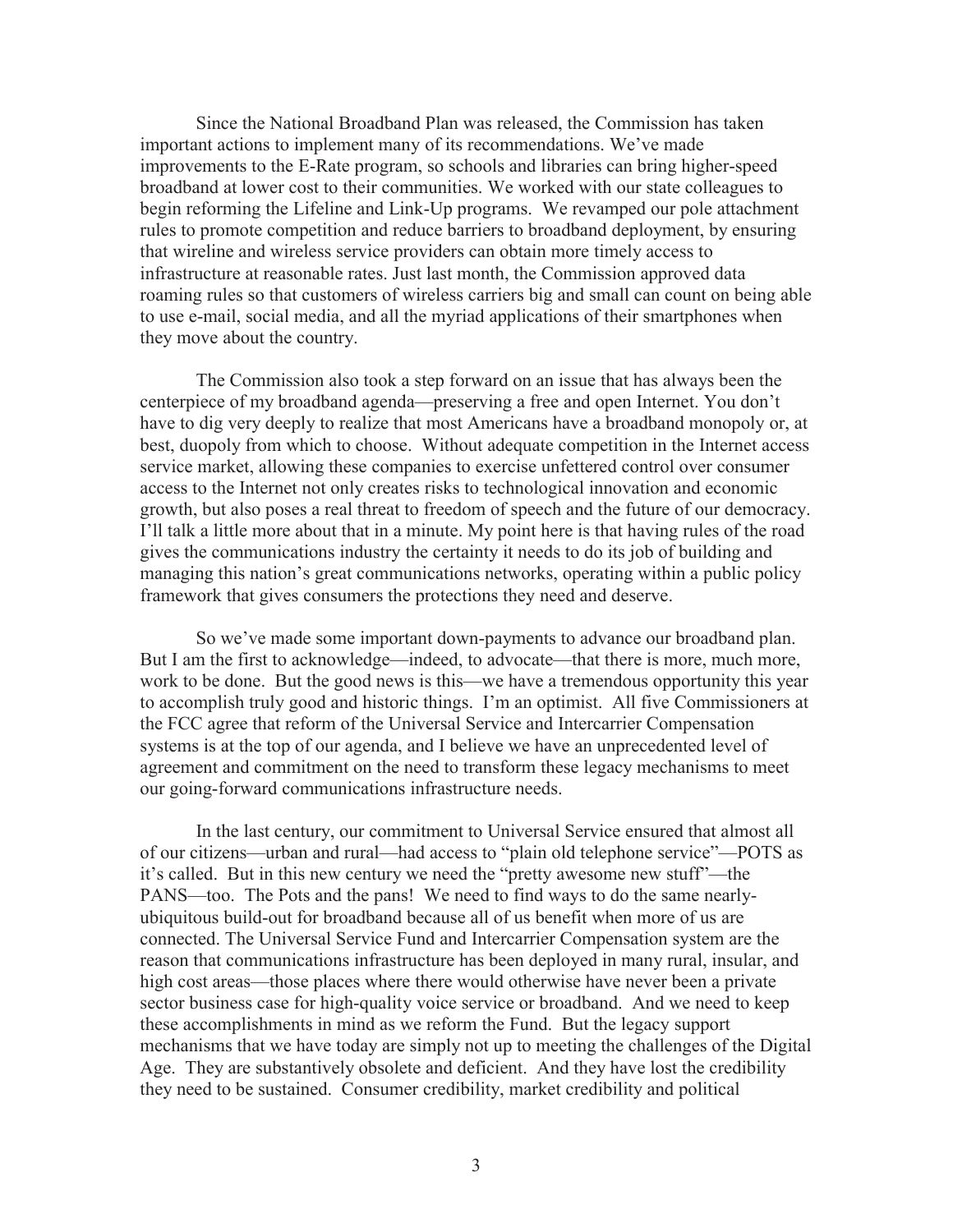credibility—they're all gone. The current system is byzantine and broken—plagued by litigation, self-help, and market power as substitutes for the honest rules we need to minimize arbitrage, promote investment and deployment, and maximize the opportunity for new technologies to flourish.

The Commission has committed to rationalizing this system and to providing a stable and predictable framework for reform. We have our work cut out to deliver on that promise. To truly reshape these systems will require a commitment to shared sacrifice and an ability to rise above the clamor for whatever piece of the status quo that has been beneficial to any one particular private interest. Everyone is going to have to give a little so that we can together gain a lot. That includes me as a Commissioner—I know that I too will be making some compromises if we are going to get this out the door. I expect that we will have a comprehensive transition plan in place before the end of this year, including formative Reports and Orders that will put us well down the road toward a system that we've waited for far too long.

I want to emphasize to all parties with an interest in these proceedings—Universal Service and Intercarrier Compensation—that the time for everybody's best ideas is *now*. We are beyond the time for "Dear Santa Claus" letters and self-serving wish lists, given the timetable the Commission is on to vote these items this summer. Anyone interested in being part of the solution needs to get to their bottom line, to their final proposals, *now*. I remember the oft-repeated adage of my old boss, South Carolina's great Fritz Hollings, that "decisions without you are most often decisions against you," so folks need to get down to final ideas and bottom lines as the Commission writes its Orders in the weeks—yes, I said weeks—just ahead.

As we move forward on Universal Service and Intercarrier Compensation, along with the rest of our broadband agenda, the FCC cannot forget that we need to partner with our state and local colleagues. On that front, the Commission recently adopted a Notice of Inquiry that asks how we can work more effectively with state, local, Tribal, and federal entities to facilitate access to rights of way and wireless facility siting. I have always maintained that this kind of cooperation was envisioned and encouraged by the Telecommunications Act of 1996. We should always be mindful of, and build upon, the experiences and knowledge that exist in such abundance at all levels of government. This much we know: in order to spread the wonders of broadband to every corner of this country we are going to need a set of best practices in place that will both expand the reach and reduce the costs of deployment. While we work to make broadband a reality, we need to be cognizant of the authority that local, state and Tribal entities have over rights-of-way and the siting of wireless facilities. Getting high-speed, value-laden broadband out to every citizen in the land is, if it is to become reality, a partnership exercise. That means the private sector *and* the public sector—the pubic sector including federal, state and local levels. We need to gather the right data and input from all relevant stakeholders, so I encourage you all to participate in this proceeding.

Among the other recommendations of the National Broadband Plan, I know that many folks in this room cheered the recognition of the importance of the ability of tribal,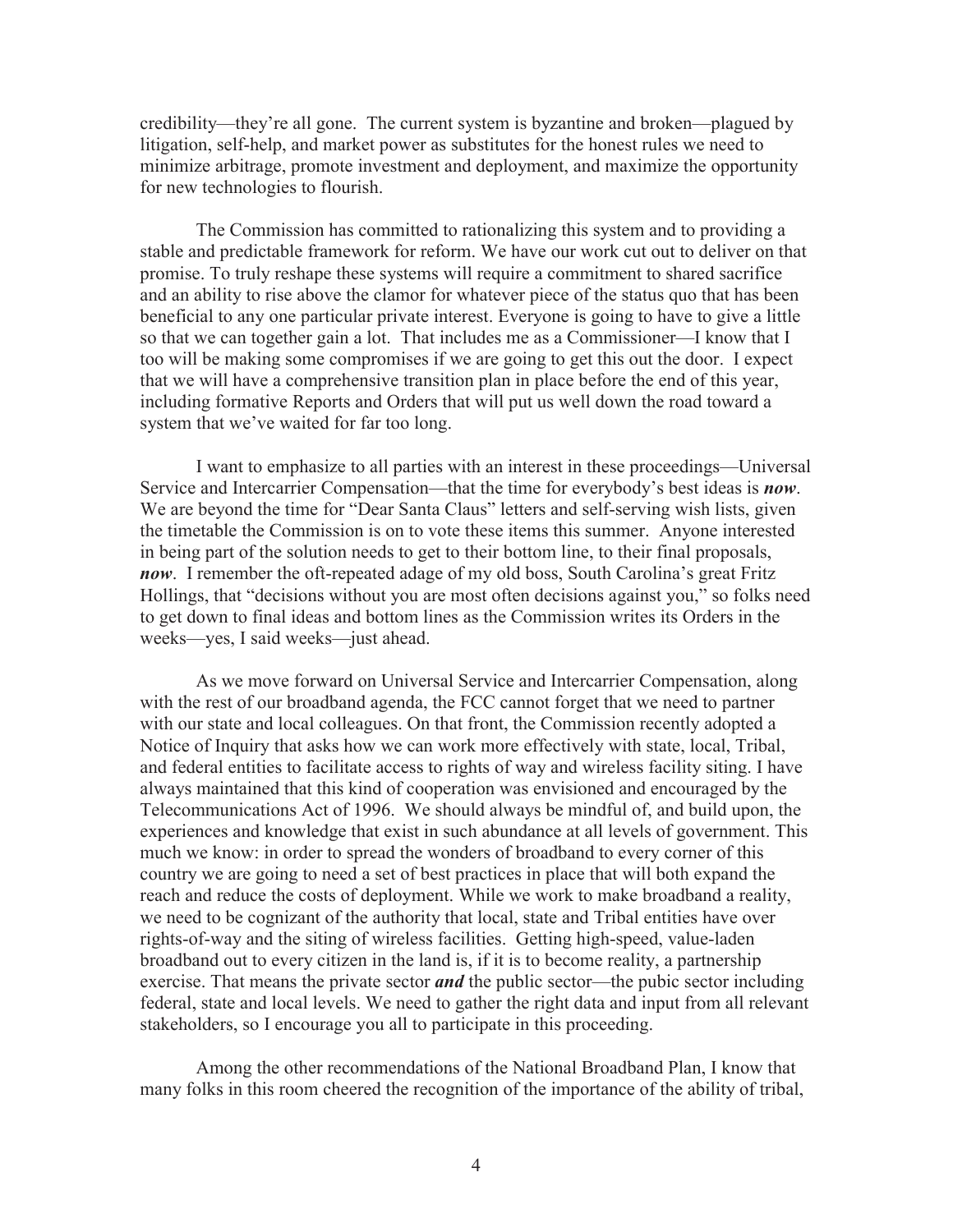state, regional and local governments to build their own broadband networks. My colleague Commissioner Mignon Clyburn has been highlighting the importance of *municipal broadband* as an important tool to address the digital divides in our country. As most of you know, I have been pushing municipal broadband for a long, long time. When incumbent providers cannot serve the broadband needs of some localities, local governments should be allowed—no, encouraged—to step up to the plate and ensure that their citizens are not left on the wrong side of the great divide. So it is regrettable that some states are considering, and even passing, legislation that could hinder local solutions to bring the benefits of broadband to their communities. It's exactly the wrong way to go. In this context, too, our previous infrastructure challenges must be the guide. The successful history of rural electrification, as one example, is due in no small part to municipal electric cooperatives that lit up corners of this country where investor-owned utilities had little incentive to go. Those coops turned on the lights for a lot of people! You know, our country would be a lot better off if we would learn from our past rather than try to defy or deny it.

Finally, allow me to address something we need to think more about in the context of our changing communications landscape. We have a stark small "d" democratic challenge to overcome as we move into a new era of communications with one another. It is to foster a broad information infrastructure and to guarantee the flow of news and information throughout the land. This is not a new challenge. Our Founding Fathers considered this first with newspapers—the information infrastructure of their day. Washington, Jefferson and Madison understood that their fledgling country's future depended upon an informed citizenry, and they found ways—notably a large postal subsidy for the national distribution of newspapers—to ensure the widest possible dissemination of news and information to fuel the nation's conversation with itself. We sought to assure similar ubiquitous access with broadcast television, and further ensure that access of information when cable was a nascent industry. Now we must make sure that news and information are available through broadband and the Internet.

There is no doubt that many Americans are increasingly accessing news and information via the Internet—whether it's reading the newspaper digitally, watching a news station video online, reading various blogs, or going through a news aggregator to pick out the information they are looking for. There may be no greater benefit that broadband can deliver than its ability to help inform our civic dialogue and stimulate citizen engagement in our democracy. But we cannot put our heads in the digital sand and assume that in-depth news and accountability journalism will magically appear online while it has been disappearing in our traditional media. We all know, I think, that thousands of journalists are walking the street in search of a job rather than walking the beat in search of a story, and that hundreds of newsrooms have been shuttered or put on starvation diets. Investigative journalism is on the endangered species list. I won't go into the reasons why in great detail here, but the short version is an undisciplined era of rampant private sector speculation and consolidation that shrank news production and the process was aided and abetted by successive Federal Communications Commissions that encouraged it all, blessed it all, and walked willingly away from its public interest responsibilities. The newspaper and the TV newsroom still produce probably more than